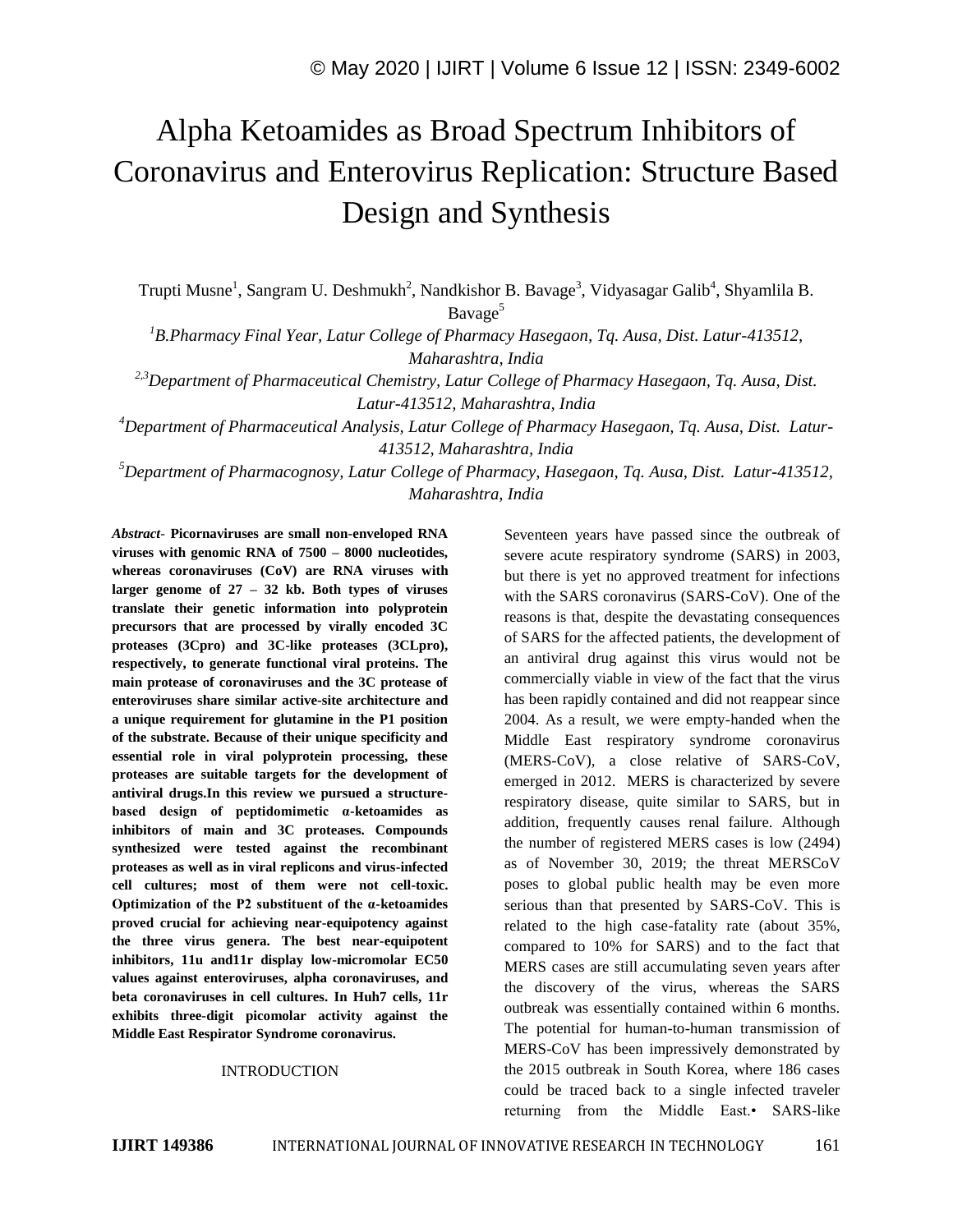coronaviruses are still circulating in bats in China,5−8 from where they may spill over into the human population.



In December 2019, a new coronavirus caused an outbreak of pulmonary disease in the city of Wuhan, the capital of Hubei province in China, and has since spread globally .The virus has been named SARS-CoV-2 .because the RNA genome is about 82% identical to the SARS coronavirus (SARS-CoV); both viruses belong to clade b of the genus Beta coronavirus . The disease caused by SARS-CoV-2 is called COVID-19. Whereas at the beginning of the outbreak, cases were connected to the Huanan seafood and animal market in Wuhan, efficient human-to-human transmission led to exponential growth in the number of cases. On March 11, the World Health Organization (WHO) declared the outbreak a pandemic. As of March 15, there are  $>170,000$  cumulative cases globally, with a  $\sim 3.7\%$ case-fatality rate .One of the best characterized drug targets among coronaviruses is the main protease (Mpro, also called 3CLpro) (4).Along with the papain-like protease(s), this enzyme is essential for processing the polyproteins that are translated from the viral RNA . The Mpro operates at no less than 11 cleavage sites on the large polyprotein 1ab (replicase 1ab, ~790kDa); the recognition sequence at most sites is LeuGln↓ (Ser,Ala,Gly) (↓ marks the cleavage site). Inhibiting the activity of this enzyme would block viral replication. Since no human proteases with similar cleavage specificity are known, inhibitors are unlikely to be toxic.

Previously, we designed and synthesized peptidomimetic α-ketoamides as broad-spectrum inhibitors of the main proteases of betacoronaviruses and alphacoronaviruses as well as the 3C proteases of enteroviruses. The best of these compounds showed an EC50 of 400 picomolar against MERS-CoV in Huh7 cells as well as low micromolar EC50 values against SARS-CoV and a whole range of enteroviruses in various cell lines, although the antiviral activity seemed to depend to a great extent on the cell type used in the experiments . In order to improve the half-life of the compound in plasma, we modified 11r by hiding the P3 - P2 amide bond within a pyridone ring, in the expectation that this might prevent cellular proteases from accessing this bond and cleaving it. Further, to increase the solubility of the compound in plasma and to reduce its binding to plasma proteins, we replaced the hydrophobic cinnamoyl moiety by the somewhat less hydrophobic Boc group.

In coronaviruses, nonstructural protein 5 (Nsp5) is the main protease (Mpro).Similar to the enteroviral 3Cpro, it is a cysteine protease in the vast majority of cases and has, therefore, also been called a ″3C-like protease" (3CLpro). The first crystal structure of a CoV Mpro or 3CLpro revealed that two of the three domains of the enzyme together resemble the chymotrypsinlike fold of the enteroviral 3Cpro, but there is an additional α-helical domain that is involved in the dimerization of the protease.In particular their almost absolute requirement for Gln in the P1 position of the substrate and space for only small amino-acid residues such as Gly, Ala, or Set in the P1′ position, encouraging us to explore the coronaviral Mpro and the enteroviral 3Cpro as a common target for the design of broad-spectrum antiviral compounds. The fact that there is no known human protease with a specificity for Gln at the cleavage site of the substrate increases the attractiveness of this viral target, as there is hope that the inhibitors to be developed will not show toxicity versus the host cell. Indeed, neither the enterovirus 3Cpro inhibitor rupintrivir, which was developed as a treatment of the common cold caused by HRV, nor the peptide aldehyde inhibitor of the coronavirus Mpro that was recently demonstrated to lead to complete recovery of cats from the normally fatal infection with Feline Infectious Peritonitis Virus (FIPV) showed any toxic effects on humans or cats,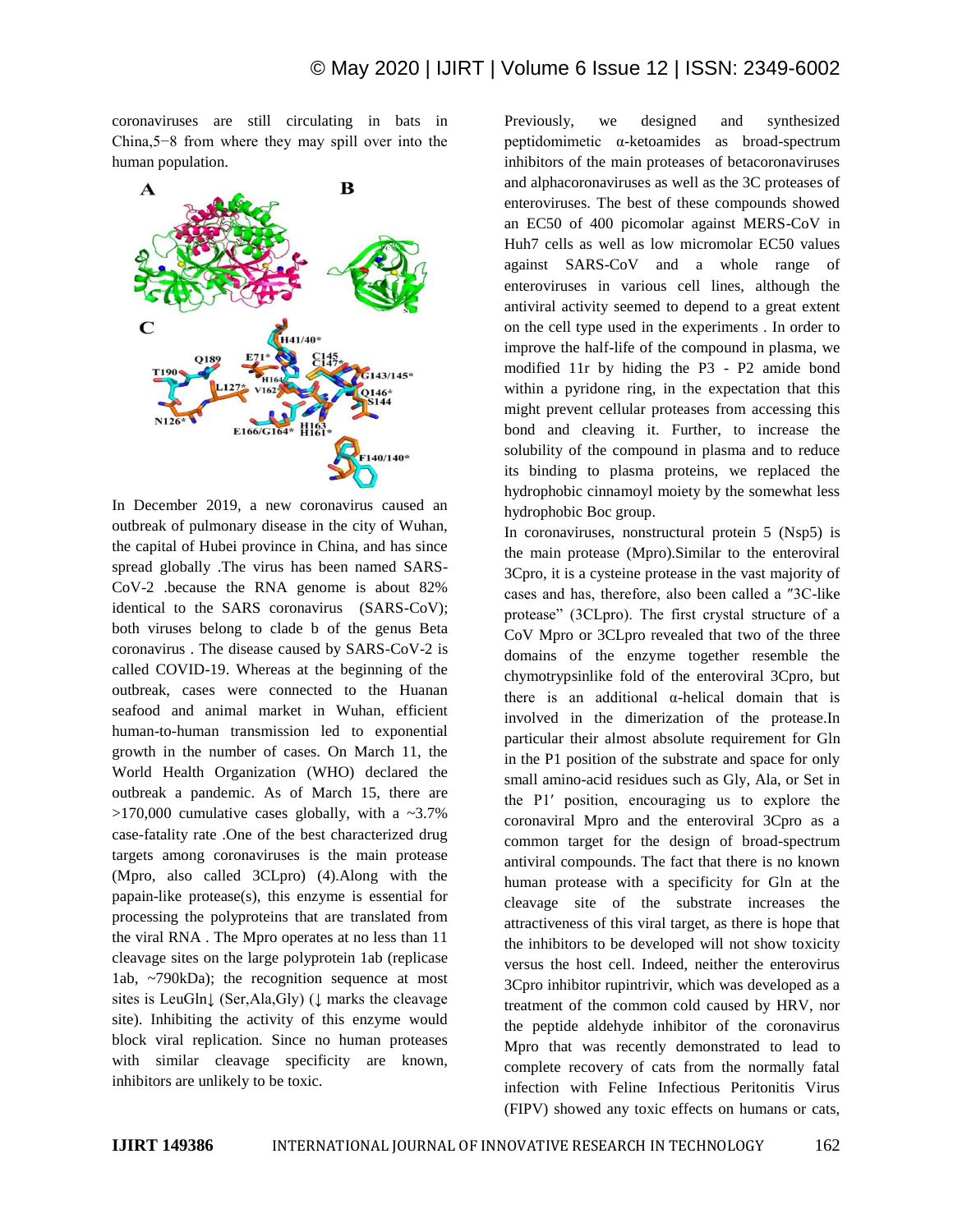respectively. We chose the chemical class of peptidomimetic α-ketoamides to assess the feasibility of achieving antiviral drugs targeting coronaviruses and enteroviruses with nearequipotency.

Here we describe the structure-based design, synthesis, and evaluation of the inhibitory activity of a series of compounds with broad-spectrum activities afforded by studying the structure−activity relationships mainly with respect to the P2 position of the peptidomimetics. One of the compounds designed and synthesized exhibits excellent activity against MERS-CoV.

### MATERIALS AND METHODS

Compounds

GC373 and GC375 were synthesized as reported elsewhere. The aldehyde bisulfite adducts salt GC376 was synthesized as described in the supplemental material. The structures of the dipeptide inhibitors are shown in Rupintrivir, a protease inhibitor designed against HRV 3Cpro, was purchased from Axon Medchem (Groningen, Netherlands) and used as a control



Figure -Structures (A) and summary of synthesis (B) of dipeptide inhibitors. GC373, GC375, and GC376 Various cell lines, including HG23, CRFK, RAW267.4, ST, CCL-9.1, MRC-5, FRhK-4, HeLa, and Vero cells, were maintained in Dulbecco's minimal essential medium (DMEM) or MEM containing 5% fetal bovine serum and antibiotics (chlortetracycline [25 μg/ml], penicillin [250 U/ml], and streptomycin [250 μg/ml]). All cells except for HG23 cells were obtained from ATCC (Manassas, VA). Viruses used in this study were FCV (strain Urbana), MNV-1, TGEV (strain Miller), BCV (a field isolate from the Kansas State University [KSU] diagnostic lab), FIPV (strain 1146), human coronavirus 229E, MHV (strain A59), HAV (strain HM175), PTV 51, and 68). FCV and MNV-1 were obtained from K. Green at the NIH and from H. Virgin at Washington University (St. Louis, MO), respectively. BCV and PTV were obtained from the KSU diagnostic lab. All other viruses were obtained from ATCC.

# Expression and purification of 3Cpro and 3CLpro

The cDNAs encoding full-length viral 3Cpro or 3CLpro of TGEV and HAV were amplified by reverse transcription-PCR (RT-PCR) as previously described. Primers contained the nucleotide sequences of each corresponding protease, for cloning, as well as the nucleotides for 6 His residues (in the forward primers). The codon-optimized cDNAs for 3Cpro or 3CLpro of NV, MD145, SARS-CoV, PV, and FMDV were synthesized fused with 6 His at the N terminus

# FRET protease Assay:

The fluorescence resonance energy transfer (FRET) protease assay was performed as follows. Stock solutions (10 mM) of the substrates and the compounds were prepared in dimethyl sulfoxide (DMSO) and diluted in assay buffer. The assay buffer comprised 20 mM HEPES buffer containing NaCl (0 mM for HAV 3Cpro and 200 mM for all other proteases), 0.4 mM EDTA, glycerol (60% for NV and MD145 3CLpro and 30% for TGEV and 229E 3CLpro), and 6 mM (NV and MD145 3CLpro and HAV 3Cpro) or 4 mM (all other proteases) dithiothreitol (DTT) at pH 6 (coronavirus 3CLpro) or 8 (all other proteases). Each protease was mixed with serial dilutions of each compound or with DMSO in 25 μl of assay buffer and incubated at 37°C for 30 min, followed by the addition of 25 μl of assay buffer containing substrate. Fluorescence readings were obtained using an excitation wavelength of 360 nm and an emission wavelength of 460 nm on a fluorescence microplate reader (FLx800; Biotek, Winooski, VT) 1 h following the addition of substrate. Relative fluorescence units (RFU) were determined by subtracting background values (substrate-containing well without protease) from the raw fluorescence values as described previously.

Table 1 Virus proteases and fluorogenic substrates used for FRET protease assaysa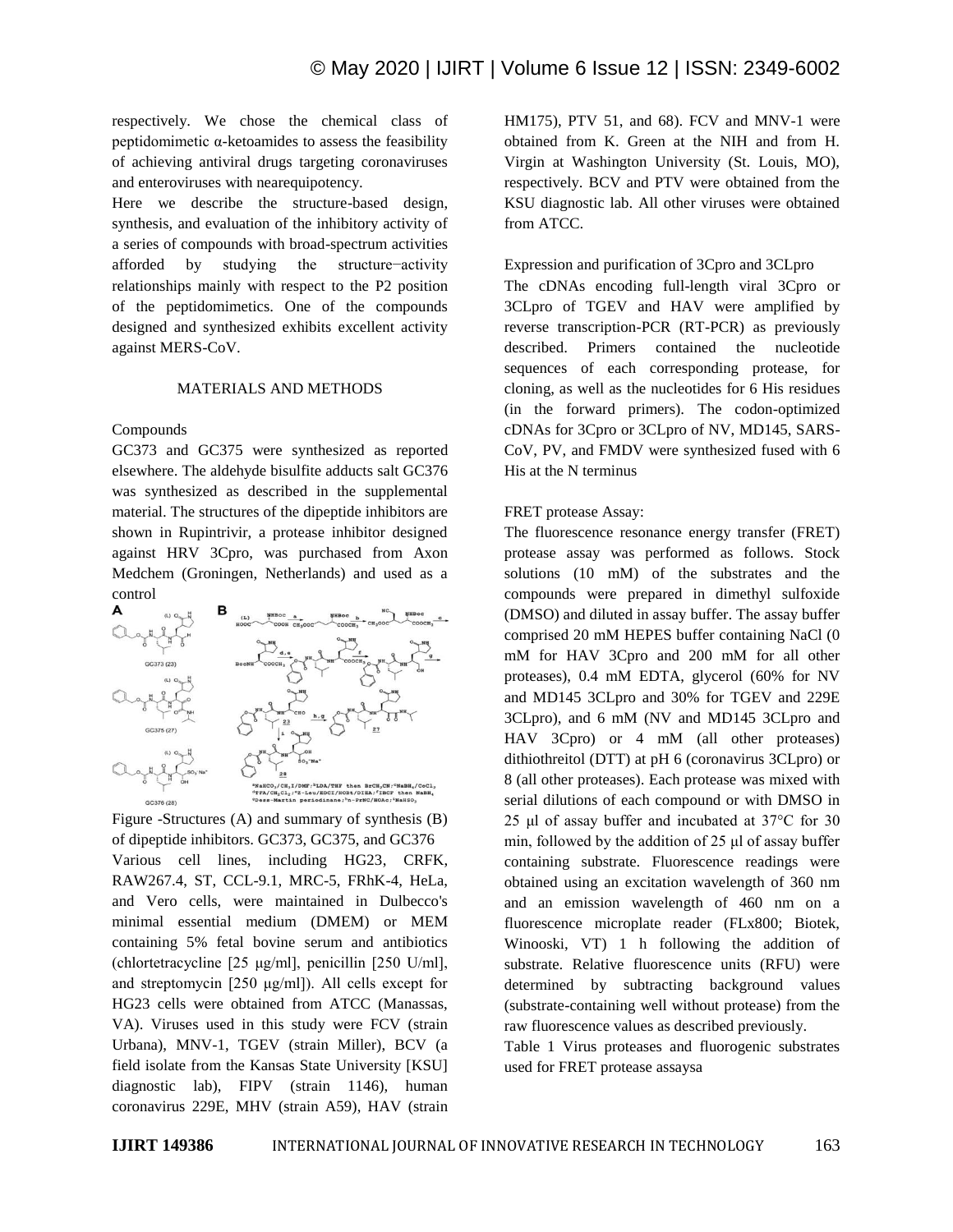| anu viius      |                                      | TOI HUOIOgenic substrate | pН             | Glycerol (%) | <b>DTT</b><br>(mM) | NaCl<br>(mM) |
|----------------|--------------------------------------|--------------------------|----------------|--------------|--------------------|--------------|
| Caliciviridae  |                                      |                          |                |              |                    |              |
| NV.            | Edans-DFHLQ/GP-Dabcyl<br>(truncated) | $\frac{46}{5}$           | 8              | 60           | 6                  | 120          |
| MD145          | Edans-DFHLQ/GP-Dabcyl                |                          | 8              | 60           | 6                  | 120          |
| Coronaviridae  |                                      |                          |                |              |                    |              |
| <b>TGEV</b>    | Dabcyl-KTSAVLQ/SGFRKME-<br>Edans     | Bachem; 24               | 6              | 30           | $\overline{4}$     | 120          |
| SARS-CoV       | Dabcyl-KTSAVLQ/SGFRKME-<br>Edans     |                          | 6              | 30           | 4                  | 120          |
| Picornaviridae |                                      |                          |                |              |                    |              |
| PV             | Dabcyl-KTSAVLQ/SGFRKME-<br>Edans     |                          | 8              | 20           | 4                  | 120          |
| <b>HRV</b>     | Edans-DFHLQ/GP-Dabcyl                |                          | 7              | 20           | $\overline{4}$     | 120          |
| <b>HAV</b>     | Dabcyl-GLRTQ/SFS-Edans               | Bachem                   | $\overline{7}$ | 20           | 4                  | 120          |
| <b>FMDV</b>    | Edans-APAKQ/LLN-Dabcyl               | 22                       | 8              | 50           | $\overline{4}$     | 120          |

aNV, norovirus strain Norwalk; MD145, norovirus strain MD145; TGEV, transmissible gastroenteritis virus; SARS-CoV, severe acute respiratory syndrome coronavirus; PV, poliomyelitis virus; HRV, human rhinovirus; HAV, human hepatitis A virus; FMDV, foot-and-mouth disease virus.

bThe buffer contained 20 mM HEPES and 0.4 mM EDTA.

Cell-based inhibition assays.

and virus

The effects of each compound on viral replication were examined in cell culture systems. Virus-infected cells were incubated at 37°C, except for HRVinfected HeLa cells, which were maintained at 33°C. The viruses and corresponding cell lines are listed in Table 2. Briefly, confluent or semiconfluent cells were inoculated with virus at a multiplicity of infection of 0.05 for 1 h, and the inoculum was replaced with medium containing DMSO  $(<0.1\%)$  or each compound (up to 100 μM). The virus-infected cells were further incubated for up to 168 h, and the replication of virus was measured by the 50% tissue culture infective dose (TCID50) method and/or realtime quantitative RT-PCR (qRT-PCR). The TCID50 method was used for titration of viruses showing apparent cell cytopathic effects, which included FCV, MNV-1, TGEV, FIPV, MHV, BCV, HAV, 229E,

EV71, and PTV. Real-time qRT-PCR was performed for titration of NV (replicon-harboring cells) and HRV. For HAV and 229E, real-time qRT-PCR was also used to confirm the TCID50 results. For realtime qRT-PCR, RNA was extracted from each sample (cell lysates for HG23 cells and viral suspensions for HAV, HRV, and 229E) by use of an RNeasy kit (Qiagen, Valencia, CA), followed by amplification in a Cepheid SmartCycler with the following parameters: 45°C for 30 min and 95°C for 10 min followed by 40 cycles of denaturation at 95°C for 30 s, annealing at 50°C for 1 min, and elongation at 72°C for 30 s.

Table 2 Viruses and corresponding cell lines used in cell culture

| Virus family  | Virus <sup>a</sup> | Cell line     |
|---------------|--------------------|---------------|
| Caliciviridae | <b>NV</b>          | HG23          |
|               | <b>FCV</b>         | <b>CRFK</b>   |
|               | $MNV-1$            | RAW267.4      |
| Coronaviridae | <b>TGEV</b>        | <b>ST</b>     |
|               | <b>FIPV</b>        | <b>CRFK</b>   |
|               | 229E               | $MRC-5$       |
|               | <b>MHV</b>         | $CCL-9.1$     |
|               | <b>BCV</b>         | <b>HRT-18</b> |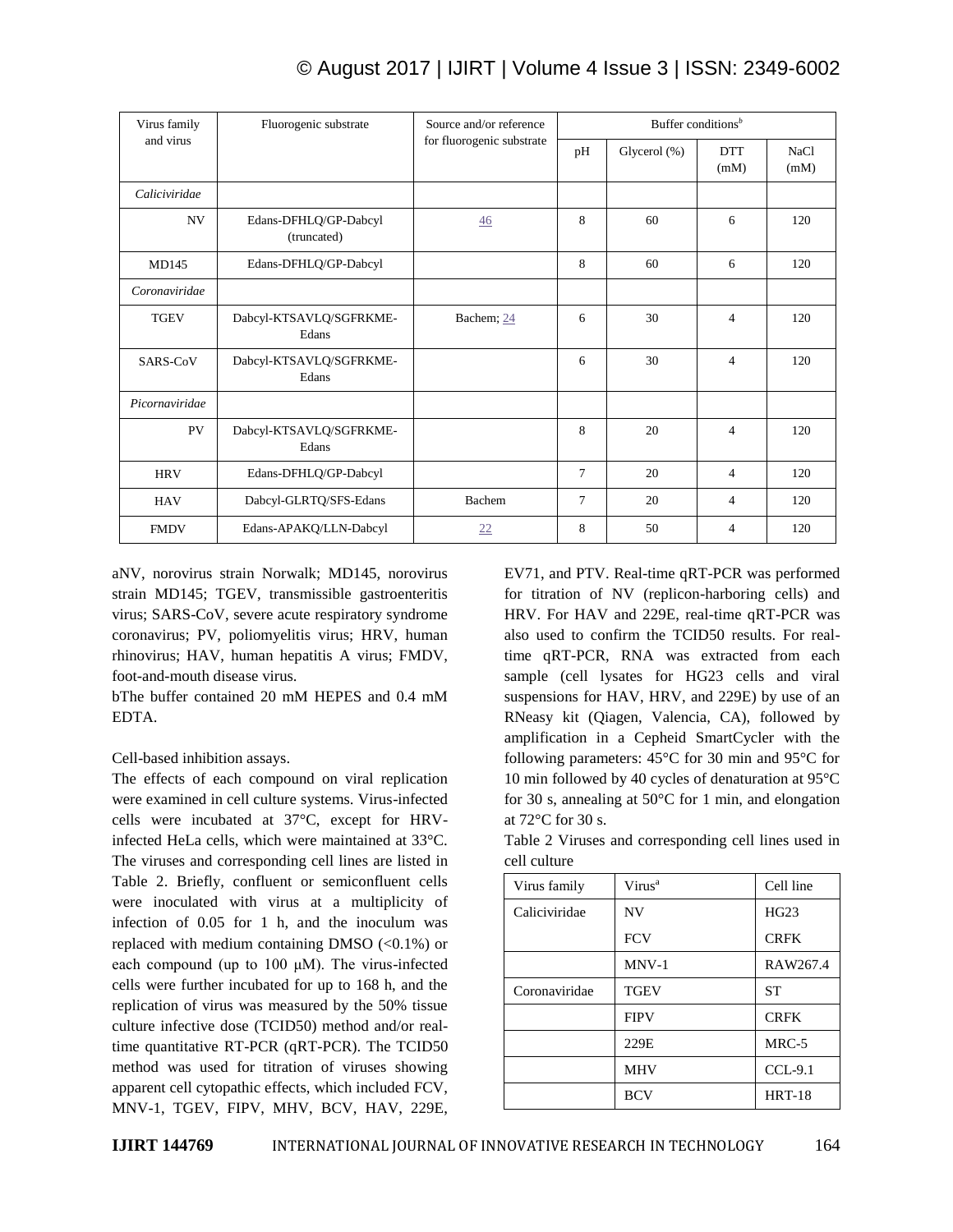| Virus family   | Virus <sup>a</sup> | Cell line |
|----------------|--------------------|-----------|
| Picornaviridae | HAV                | FRhK-4    |
|                | EV71               | Vero      |
|                | HRV 18, 51, and 68 | HeLa      |
|                | <b>PTV</b>         | SТ        |

aMNV-1, murine norovirus 1; FIPV, feline infectious peritonitis virus; 229E, human coronavirus 229E; MHV, mouse hepatitis virus; BCV, bovine coronavirus; EV71, enterovirus 71; HRV 18, 51, and 68, human rhinovirus strains 18, 51, and 68; PTV, porcine teschovirus.

Nonspecific cytotoxic effects.

The toxic dose for 50% cell death (TD50) for each compound was determined for the various cells used in this study. Confluent cells grown in 96-well plates were treated with various concentrations (1 to 500 μM) of each compound for 72 h. Cell cytotoxicity was measured by a CytoTox 96 nonradioactive cytotoxicity assay kit and crystal violet staining. The in vitro therapeutic index was calculated by dividing the TD50 by the IC50.

X-ray crystallography: crystallization and data collection.

Details regarding crystallization, data collection, structure solution, and refinement are provided in Table S1 in the supplemental material. Briefly, all crystallization trials were conducted in highthroughput Compact sitting-drop vapor diffusion plates at 20°C, using equal volumes of protein and crystallization solution equilibrated against 75 μl of the latter. Crystals of apo-NV 3CLpro or an NV 3CLpro-, PV 3Cpro-, or TGEV 3CLpro-GC376

Photon Source beamline 17-ID, using a Dectris Pilatus 6 M pixel array detector. Structure solution was conducted by molecular replacement with Molrep and refinement and model building were carried out with Phenix and Coot , respectively.

# Result

Structure-Based Design of α-Ketoamides. Our efforts to design novel α-ketoamides as broad-spectrum inhibitors of coronavirus Mpros and enterovirus 3Cpros started with a detailed analysis of the following crystal structures of unliganded target enzymes: SARS-CoV Mpro , bat coronavirus HKU4

Mpro as a surrogate for the closely related MERS-CoV protease, Coxsackievirus B3, 3Cpro; enterovirus D68 3Cpro and enterovirus A71 3Cpro .During the course of the present study, we determined crystal structures of a number of lead α-ketoamide compounds in complex with SARS-CoV Mpro, HCoV-NL63 Mpro, and CVB3 3Cpro, in support of the design of improvements in the next round of lead optimization. Notably, unexpected differences between alpha- and betacoronavirus Mpro were found in this study. The structural foundation of these was elucidated in detail in a subproject involving the Mpro of HCoV NL63; because of its volume, this work will be published separately and only some selected findings are referred to here. The main protease of the newly discovered coronavirus linked to the Wuhan outbreak of respiratory illness is 96% identical (98% similar) in the aminoacid sequence to that of SARS-CoV Mpro so all results reported here for the inhibition of SARS-CoV will most likely also apply to the newvirus.

As the proteases targeted in our study all specifically cleave the peptide bond following a P1-glutamine residue derivative of glutamine as the P1 residue in all our α-ketoamides . This moiety has been found to be a good mimic of glutamine and enhance the power of the inhibitors by up to 10-fold, most probably because, compared to the flexible glutamine side chain, the more rigid lactam leads to a reduction of the loss of entropy upon binding to the target protease. Our synthetic efforts were, therefore, aimed at opttimizing the substituents at the P1′, P2, and P3 positions of the α-ketoamides.

# Synthesis of a-ketoamides

Synthesis started with the dianionic alkylation of NBoc glutamic acid dimethyl ester with bromoacetonitrile. As expected, this alkylation occurred in a highly stereoselective manner, giving 1 as the exclusive product.

- In the following step, the cyano group of 1 was subjected to hydrogenation
- The in-situ cyclization of the resulting intermediate afforded the lactam 2.
- The lactam derivative 3 was generated by removal of the protecting group of 2.
- On the other hand, the amidation of acyl chloride and a-amino acid methyl ester afforded the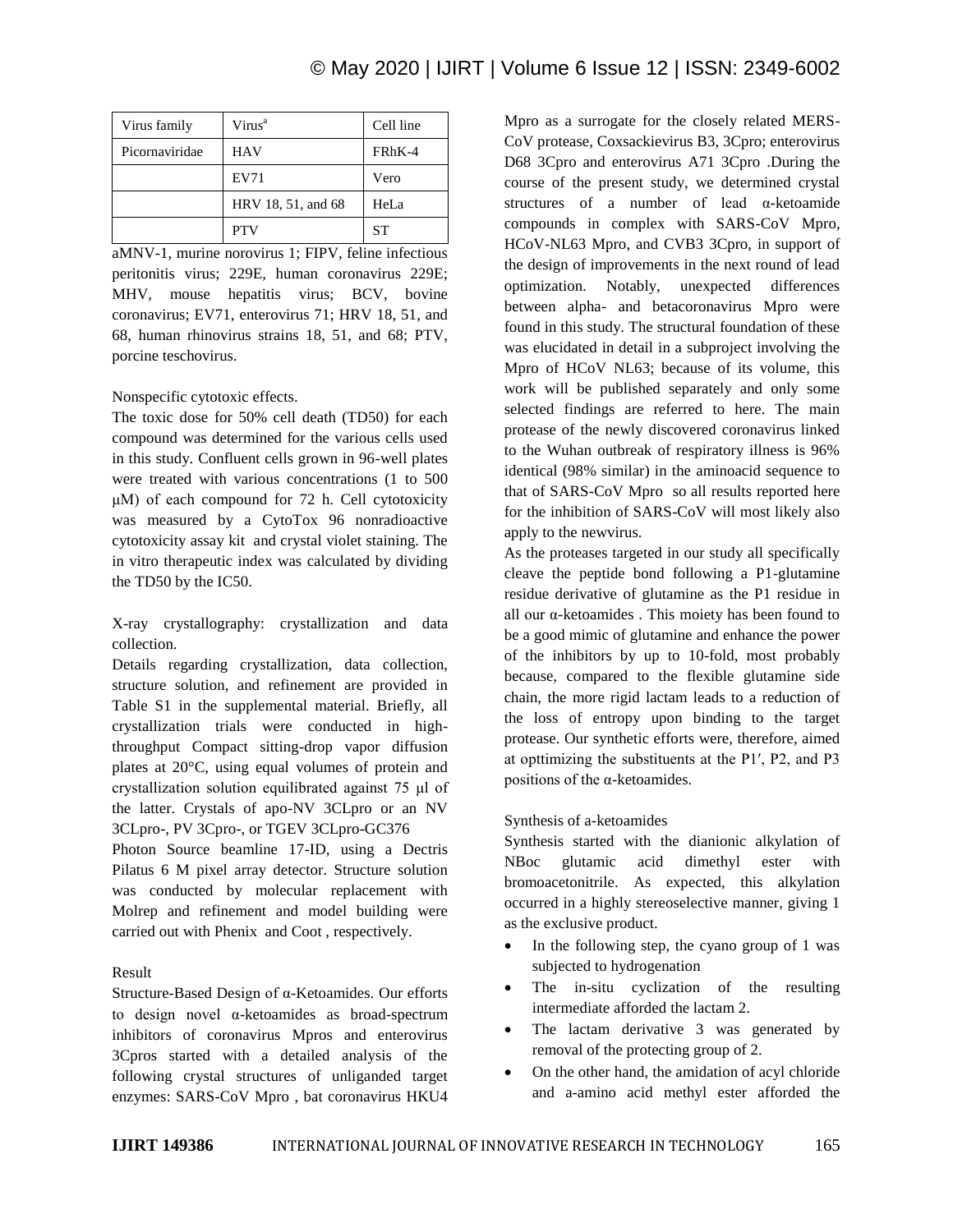intermediates 4, which gave rise to the acids 5 via alkaline hydrolysis.

- The key intermediates 6 were obtained via the condensation of the lactam derivative 3 and the N-capped amino acids 5.
- The ester group of compounds 6 was then reduced to the corresponding alcohol.
- Oxidation of the alcohol products 7 by Dess-Martin periodinane generated the aldehydes 8, which followed by nucleophilic addition with isocyanides gave rise to compounds 9 under acidic conditions.
- Then, the a-hydroxyamides 10 were prepared by removing the acetyl group of compounds 9.
- In the final step, the oxidation of the exposed alcohol group in compounds 10 generated our target a-ketoamides 11.
- The inhibitory potencies of candidate aketoamides were evaluated against purified recombinant



# Viral replicons

To enable the rapid and biosafe screening of antivirals against corona- and enteroviruses, a noninfectious, but replication-competent SARS-CoV replicon was used33 along with subgenomic replicons of CVB334 and EV-A71. The easily detectable reporter activity (firefly or Renilla luciferase) of these replicons has previously been shown to reflect viral RNA synthesis.33-35 In-vitro RNA transcripts of the enteroviral replicons were also used for transfection. For the SARS-CoV replicon containing the CMV promoter, only the plasmid DNA was used for transfection.

Variation of the P1' and P3 substituents P1' substituent

The crystal structures indicated that the fit of the P1' benzyl group of 11a in the S1' pocket might be improved. The amide oxygen of the warhead accepts an H-bond from the imidazole of His41 in the complexes with SARS-CoV Mpro and HCoV-NL63 Mpro, and from the oxyanion-hole amide of Gly145 in CVB3 3Cpro, but the P1' benzyl group appears not fully embedded in the pocket .We therefore replaced it by n-butyl in 11b . This resulted in an improvement of the inhibitory activity against CVB3 3Cpro (from IC50 = 6.6 to 1.0  $\mu$ M), whereas that against the EV-A71 enzyme was somewhat weaker (IC50 =  $2.4 \mu$ M). Most importantly, however, the compound proved totally inactive against recombinant SARS-CoV Mpro  $(IC50 > 50 \mu M)$ . Replacement of the P1' substituent by tert-butyl in 11c led to very poor activities against all three proteases, and  $PI' =$ isobutyl (11d) or 2-methoxy-2-oxoethyl (11e) were not much better. Therefore,although there is probably room for further improvement, we decided to maintain the original design with  $P1' = \text{benzyl}$ .

#### P3 substituent

Inspection of the crystal structures of 11a in complex with SARS-CoV Mpro and CVB3 3Cpro suggested that the interaction of the P3-cinnamoyl group with the binding cleft might be sub-optimal. In order to furnish the P3 group with more flexibility, we reduced the double bond in 11a to generate 11g. However, presumably for entropic reasons, this led to a 2- to 3-fold decrease in activity against the SARS-CoV Mpro and the EV-A71 3Cpro, compared to compound 11a. CVB3 3Cpro was the only protease against which an improvement by the reduction of the double bond of the cinnamoyl group was noted, but in the replicon assays, compound 11g was inferior to 11a in all cases (Table S2).

Introduction in P3 of less flexible, bulky substituents such as 2,3-dihydrobenzo[b][1,4]dioxine-6-carbonyl (11h) and 2,3-dihydrobenzo[b][1,4]dioxine-5 carbonyl (11i) also met with limited success; IC50 values were mediocre for inhibition of the EV-A71 3Cpro and the CVB3 3Cpro and higher by a factor of at least 5 for inhibition of the SARS-CoV Mpro, compared to compound 11a.  $P3 = \text{benzofuran-2}$ carbonyl (11j) led to a further reduction of inhibitory activity, particularly against the EV-A71 3Cpro.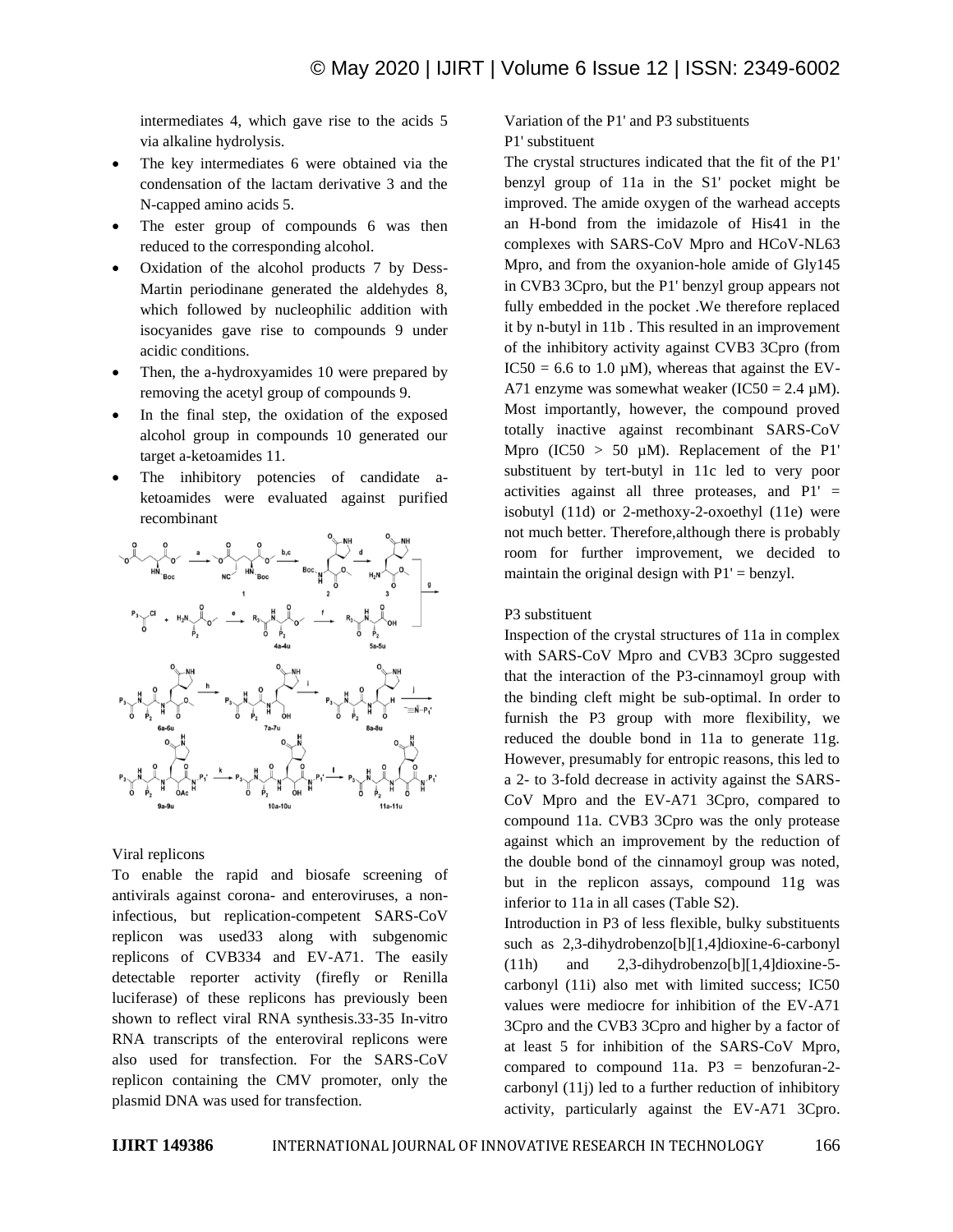Compounds with  $P3 = \text{benzo}[b]$ thiophene-2-carbonyl (11k) and 6-bromoimidazo[1,2-a]pyridine-2-carbonyl (11l) were inactive against EV-A71 3Cpro and only very moderately active against CVB3 3Cpro and SARS-CoV Mpro (Table S1). Inspection of the template crystal structures revealed that all of these substituents would occupy the space of the main chain of a peptide substrate at the S3 and partly S4 sites and are unable to reach into the space normally taken by a P3 amino-acid side-chain (which would be relatively unrestricted in all three proteases).However, in the predicted main-chain-like orientation, the extended aromatic groups would interfere with the NH group of Leu127 and the carbonyl of Gly164. In summary, the cinnamoyl group of the original compound, 11a, Was superior to all other substituents explored. Among the compounds tested thus far, 11a resulted in the best inhibitory activities towards both enterovirus 3Cpro and SARS-CoV Mpro.Accordingly, we decided to retain the cinnamoyl group as the substituent at the P3 position.

# **CONCLUSIONS**

The viruses selected for evaluation in our study are important human and animal pathogens in the Caliciviridae, Coronaviridae, and Picornaviridae families. The Caliciviridae family includes 4 genera, namely, Vesivirus, Lagovirus, Norovirus, and Sapovirus. The NV and MD145 strains belong to norovirus genotypes I and II, respectively. Noroviruses of these genotypes are associated with the majority of norovirus outbreaks in humans.

This work demonstrates the power of structure-based approaches in the design of broad-spectrum antiviral compounds with roughly equipotent activity against coronaviruses and enteroviruses. We observed a good correlation between the inhibitory activity of the designed compounds against the isolated proteases, in viral replicons, and in virus-infected Huh7 cells. One of the compounds (11r) exhibits excellent anti-MERS-CoV activity in virus-infected Huh7 cells.Because of the high similarity between the main proteases of SARSCoV and the novel BetaCoV/Wuhan/2019; we expect 11r to exhibit good antiviral activity against the new coronavirus as well.

# REFERENCE

- [1] Hilgenfeld, R.; Peiris, M. From SARS to MERS: 10 years of research on highly pathogenic human coronaviruses. Antiviral Res.2013, 100, 286−295.(2) Zaki, A. M.; van Boheemen, S.; Bestebroer, T. M.; Osterhaus, A.D.; Fouchier, R. A. Isolation of a novel coronavirus from a man with pneumonia in Saudi Arabia. N. Engl. J. Med. 2012, 367, 1814−1820.
- [2] Eckerle, I.; Muller, M. A.; Kallies, S.; Gotthardt, D. N.; Drosten,C. In-vitro renal epithelial cell infection reveals a viral kidney tropism as a potential mechanism for acute renal failure during Middle East Respiratory Syndrome (MERS) Coronavirus infection. Virol. J. 2013,10, 359.
- [3] Butler, D. South Korean MERS outbreak spotlights lack of research. Nature 2015, 522, 139−140.
- [4] Ge, X. Y.; Li, J. L.; Yang, X. L.; Chmura, A. A.; Zhu, G.; Epstein,J. H.; Mazet, J. K.; Hu, B.; Zhang, W.; Peng, C.; Zhang, Y. J.; Luo, C.M.; Tan, B.; Wang, N.; Zhu, Y.; Crameri, G.; Zhang, S. Y.; Wang, L.F.; Daszak, P.; Shi, Z. L. Isolation and characterization of a bat SARSlike coronavirus that uses the ACE2 receptor. Nature 2013, 503, 535−538.
- [5] Menachery, V. D.; Yount, B. L., Jr.; Debbink, K.; Agnihothram,S.; Gralinski, L. E.; Plante, J. A.; Graham, R. L.; Scobey, T.; Ge, X. Y.;Donaldson, E. F.; Randell, S. H.; Lanzavecchia, A.; Marasco, W. A.;Shi, Z. L.; Baric, R. S. A SARS-like cluster of circulating bat coronaviruses shows potential for human emergence. Nat. Med. 2015,21, 1508−1513.
- [6] Yang, X. L.; Hu, B.; Wang, B.; Wang, M. N.; Zhang, Q.; Zhang,W.; Wu, L. J.; Ge, X. Y.; Zhang, Y. Z.; Daszak, P.; Wang, L. F.; Shi, Z.L. Isolation and characterization of a novel bat coronavirus closely related to the direct progenitor of severe acute respiratory syndrome coronavirus. J. Virol. 2016, 90, 3253−3256.
- [7] Hu, B.; Zeng, L. P.; Yang, X. L.; Ge, X. Y.; Zhang, W.; Li, B.; Xie,J. Z.; Shen, X. R.; Zhang, Y. Z.; Wang, N.; Luo, D. S.; Zheng, X. S.;Wang, M. N.; Daszak, P.; Wang, L. F.; Cui, J.; Shi, Z. L. Discovery of a rich gene pool of bat SARSrelated coronaviruses provides new insights into the origin of SARS coronavirus. PLoS Pathog. 2017, 13,No. e1006698.